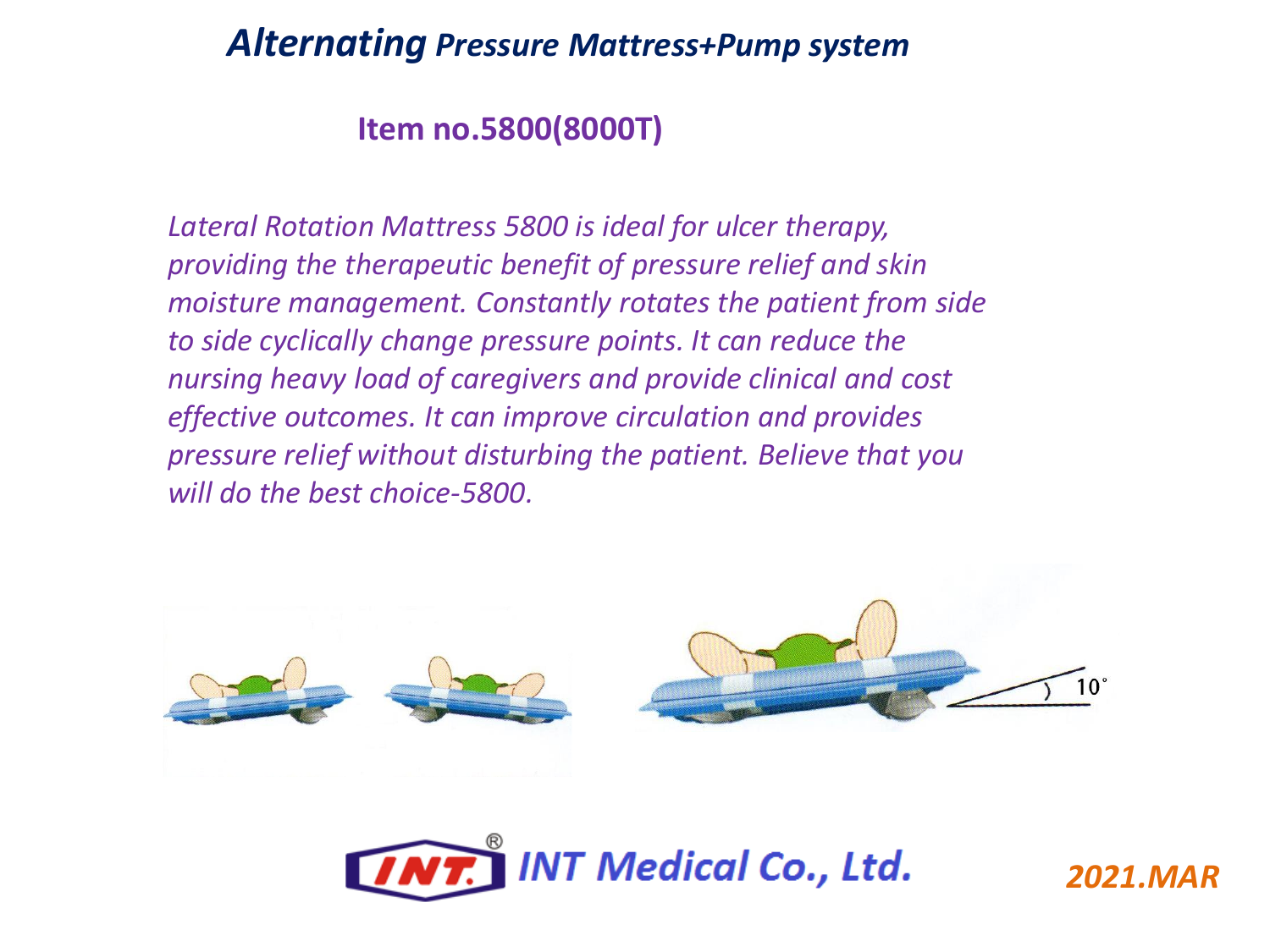## *Support Surface: Alternating Pressure Mattress+Pump system*



#### **Item no.5800(8000T) Features/Function**

- 1. Skin Massage, Bed sore prevention, Enhance blood circulation help the patient who stroke/ spinal injury/diabetes.
- 2. Constant pressure flow helps to adjust pressure supply making it very stable for the patients.
- 3. air volume above 4L, 220V 50Hz
	- The pressure range: 40-100mm Hg.
- 4. A-B-C alternating. (3way in 1)
- 6. 6 inch 21 tubes.
- 7. alternating cycle time: 8-10 mins.
- 8.Reduce moisture and heat accumulation.
- 9.Good ductility, high durability.
- 10.No deformation of the characteristics.
- 11.Easy to clean and maintain.
- 12.Minimal operating and ambient noise.

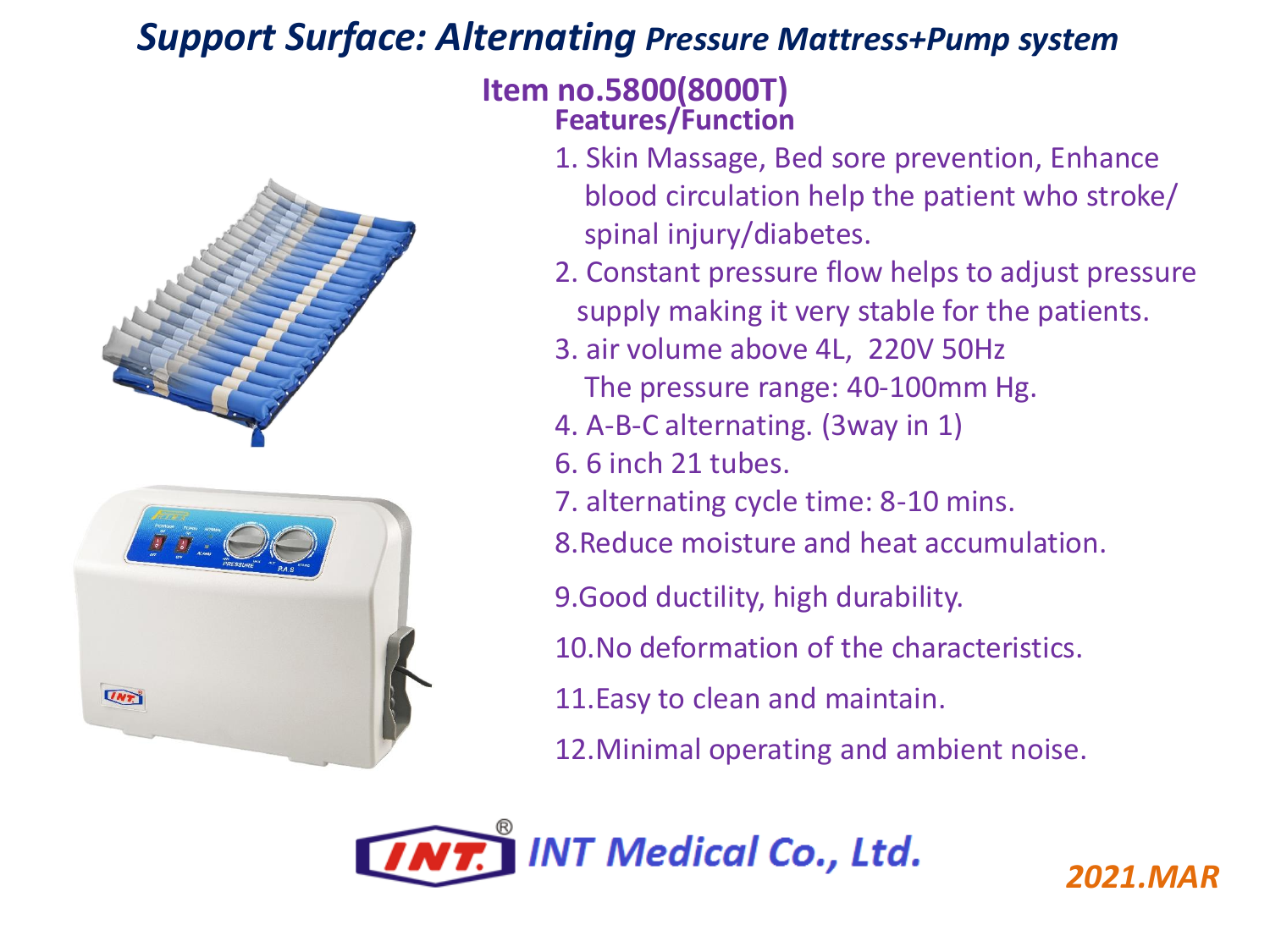







*\*Optional*

### **Function**

- 1. Pump Model: Prima
- 2. Power: 110 / 220V
- 3. Pressure Range: 40-100mm Hg (Air volume above 4L.)
- 4. Mechanical Dial Pressure Control
- 5. With low pressure light indicator
- 6. Auto-Turn-Lateral Rotation
- 6. A-B-C alternating.
- 7. One year warranty.

8. With double metal hangers provide ease of connection to most medical beds. Handle for easy carry. 9. Anti-microbial filter on the pump kills bacteria and thus further reduces cross-infection risk. 10. \*Quick Connectors-Transport Function: Mattress can be transformed from a powered support surface to a sealed static air mattress, providing a uniform stable surface for patient transportation.

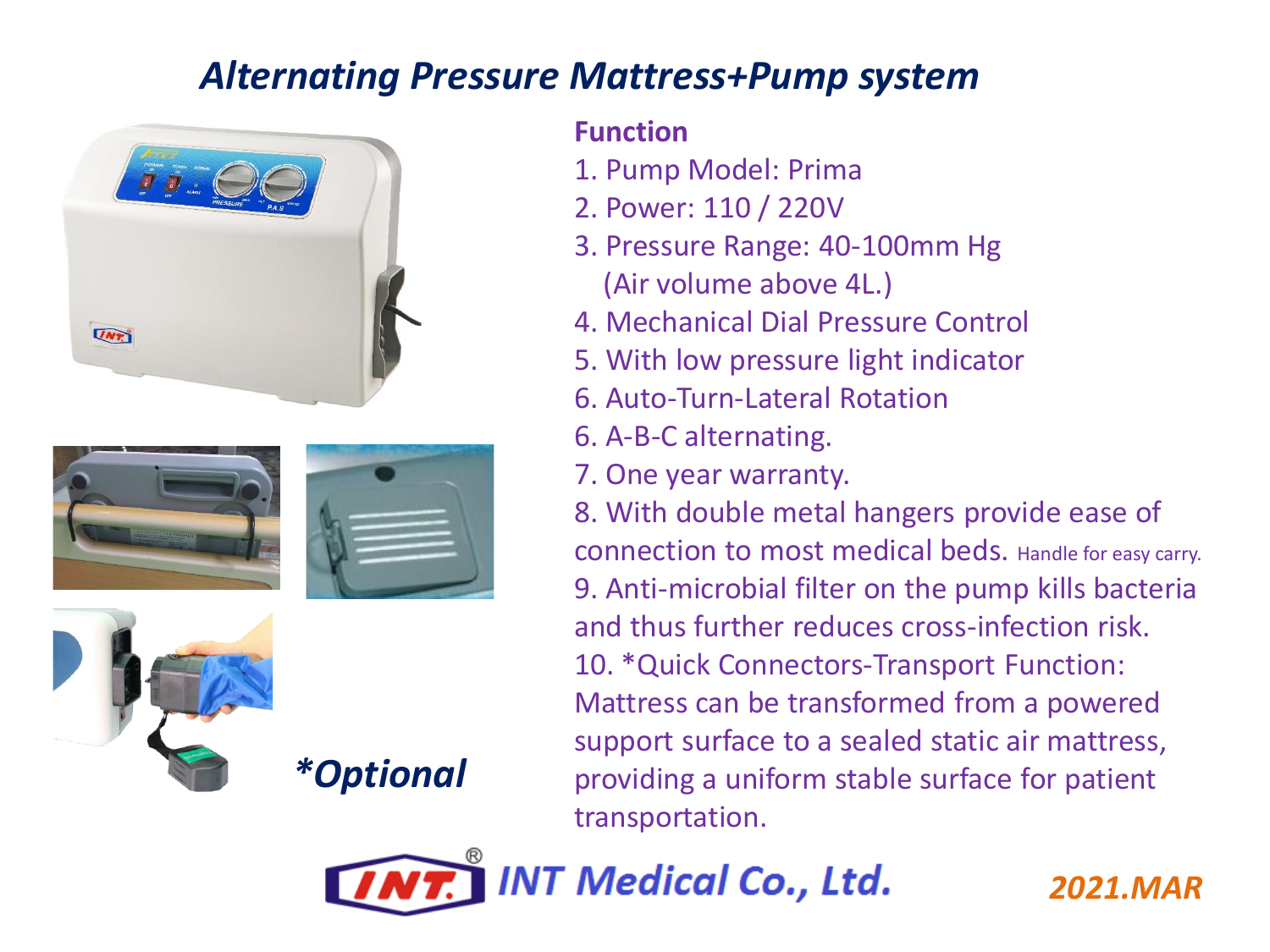





#### **Function**

- 1. Mattress size: 185x80x17cm
- 2. Mattress Cover: Nylon TPU standard Zipper Cover

(blue)-Two-way stretch durable and breathable vapour

permeable and water resistant mattress cover. Low shear and anti-friction.

- 3. Cell: Nylon TPU(blue) 210D
- 4. Base cover: Blue nylon PVC in blue.
- 5. INT logo on the Mattress cover.
- 6.\*CPR Function: allows quick deflation of the mattress in case of need by pulling out the highly visible CRP
	- tags or disconnecting the CPR-connector.
- 7. \*With Low air loss:6 Cells\*2Laser Holes. *\*Optional*